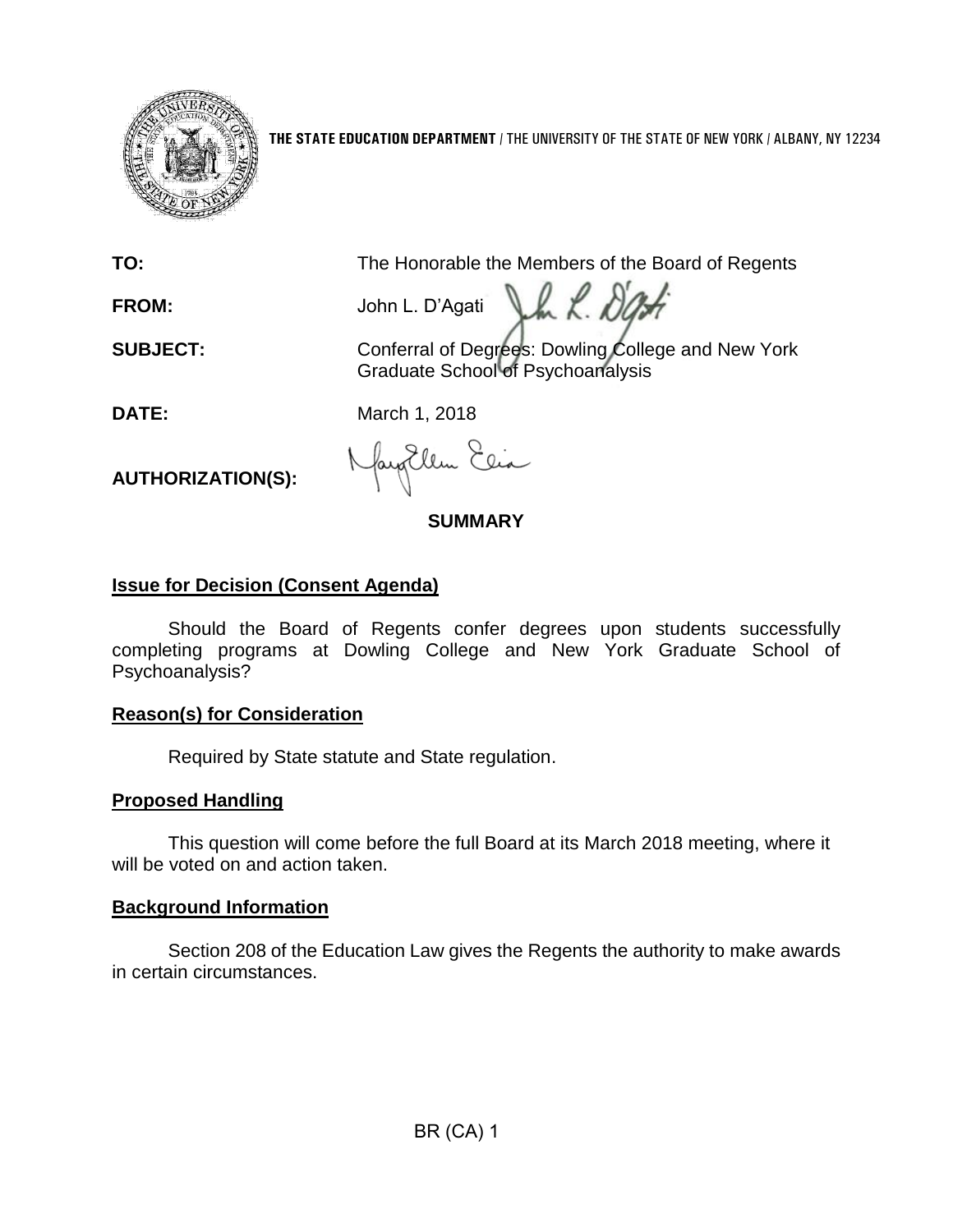### *Dowling College*

Dowling College, which was located at 150 Idle Hour Boulevard in Oakdale, New York, was granted an absolute charter by the Board of Regents on September 27, 1968. On August 31, 2016, Dowling College closed. In order to hold students harmless, the Department recommends that the Board of Regents award degrees to eligible students who complete the requirements for their Dowling degree programs. Former Dowling College students may apply for a Regents diploma if they meet all of the following criteria:

- were enrolled in Dowling College at the time of its closure;
- had 15 credits or less remaining to complete their registered Dowling program;
- are able to complete those credits at other colleges within three years from the closure of Dowling College (i.e., by August 31, 2019); and
- apply to the New York State Education Department no later than December 31, 2019.

### *New York Graduate School of Psychoanalysis*

The New York Graduate School of Psychoanalysis (NYGSP), located in New York City, at 16 West Tenth Street, was established by the Boston Graduate School of Psychoanalysis (BGSP). NYGSP offers a Master of Arts degree in Psychoanalysis, which prepares students for post-master's licensure-qualifying training; NYGSP does not offer such licensure training. NYGSP was granted a provisional charter in 2005 and is currently petitioning for an Absolute Charter. Until such time as its charter is made absolute, Section 224 of the Education Law requires that the Regents award degrees on the School's behalf.

The conferral process consists of the following steps:

- For active institutions, the institution sends the Department a list of candidates, official transcripts, and its official catalog. If the institution is closed, candidates apply directly to the Department.
- Transcripts are compared to the requirements of the registered program to ensure that candidates have met all requirements before a recommendation is made to confer the award. When this step is completed, a petition is prepared for Regents action.
- At the same time the petition is prepared for Regents action, Department staff notify the institution which candidates have met the requirements for the degree.
- After the Regents have acted on the petition, Department staff notify the institution of the Regents action.
- When the awards are conferred, active institutions prepare diplomas with the candidates' names and degrees completed, along with the signatures of appropriate officers at the institution.
- Institution-signed diplomas are sent to the Department for the imprinting of the signatures of the Chancellor of the Board of Regents and the President of USNY (Commissioner of Education) and the affixing of the official Board of Regents seal to each diploma.